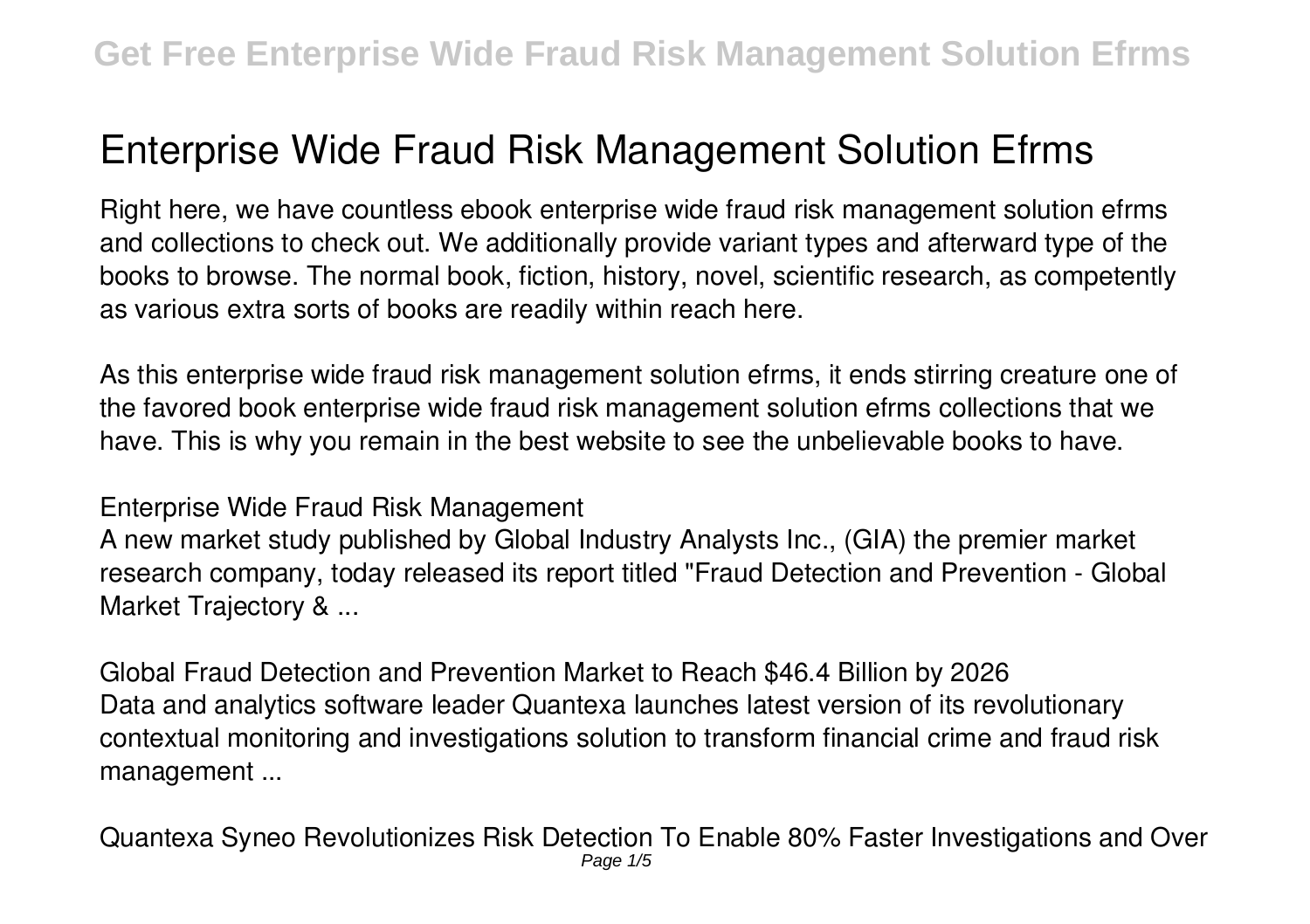## **75% Fewer False Positives**

Each institution needs to determine which technology solution is right for their needs, how it fits into their broader enterprise technology suite and what fraud mitigation issue it is intended to ...

**Combating Fraud Remains Key Priority for Financial Institutions, But Questions Persist About Prevention and Mitigation**

The CRO: is a member of the Senior Management Council participates in enterprise-wide discussions on the Bank<sup>''</sup>s risks helps develop the Bank<sup>'''</sup>s risk profile monitors risk-related activities and issues ...

**Risk management**

AMLOCK II Anti Money Laundering and Fraud Detection Solution ... to provide an enterprise wide credit risk management system. Its unmatched flexibility and user friendly features ensure ...

**3I Infotech Ltd.**

The global Transaction Monitoring Market is expected to grow from USD 8.3 billion in 2018 to USD 16.8 billion by 2023, at a Compound Annual Growth Rate (CAGR) of 15.1% during the forecast period.

**Transaction Monitoring Market Growing at a CAGR 15.1% | Key Player Fiserv, Experian, Oracle, ACI Worldwide, Software AG**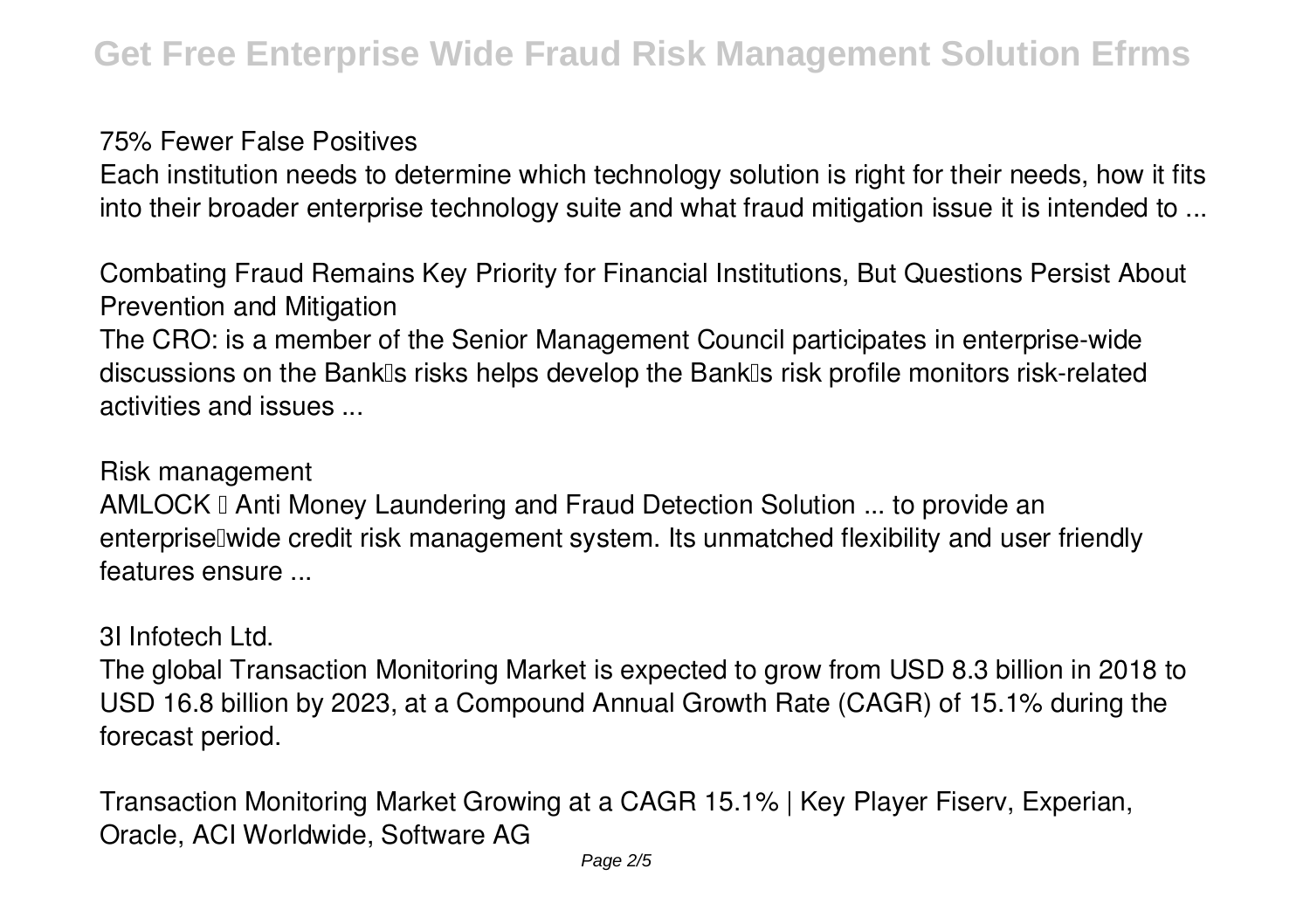Rui Paiva (WeDo Technologies CEO and Mobileum Chief of Revenue Assurance & Fraud Management ... and control of enterprise wide processes to ensure revenue protection and risk mitigation.

**KT and WeDo Technologies Collaborate on Using Artificial Intelligence to Detect Fraud** How to embrace AI and analytics admin1 Tue, 07/13/2021 - 5:45 pm Body Banks must invest in transforming capabilities across all four layers of the integrated capability stack, says McKinsey & Co. In ...

**The bank of the future: How to embrace AI and analytics** Patterson Dental Supply, Inc., a subsidiary of Patterson Companies, Inc. (Nasdaq: PDCO) today announced leadership changes designed to help accelerate the companylls growth in the dental market, ...

**Patterson Announces Dental Leadership Changes** NICE Actimize's SURVEIL-X Holistic Conduct Risk Surveillance Suite enables ... Using SURVEIL-X Conduct's enterprise-wide dashboards, senior level analysts and business executives instantly know ...

**NICE Actimize Wins FTF Innovation Award for Best Financial Crime Surveillance Technology and its SURVEIL-X Holistic Conduct Risk Surveillance Solution** A total of 37 cybersecurity-related acquisitions and mergers were announced in June 2021.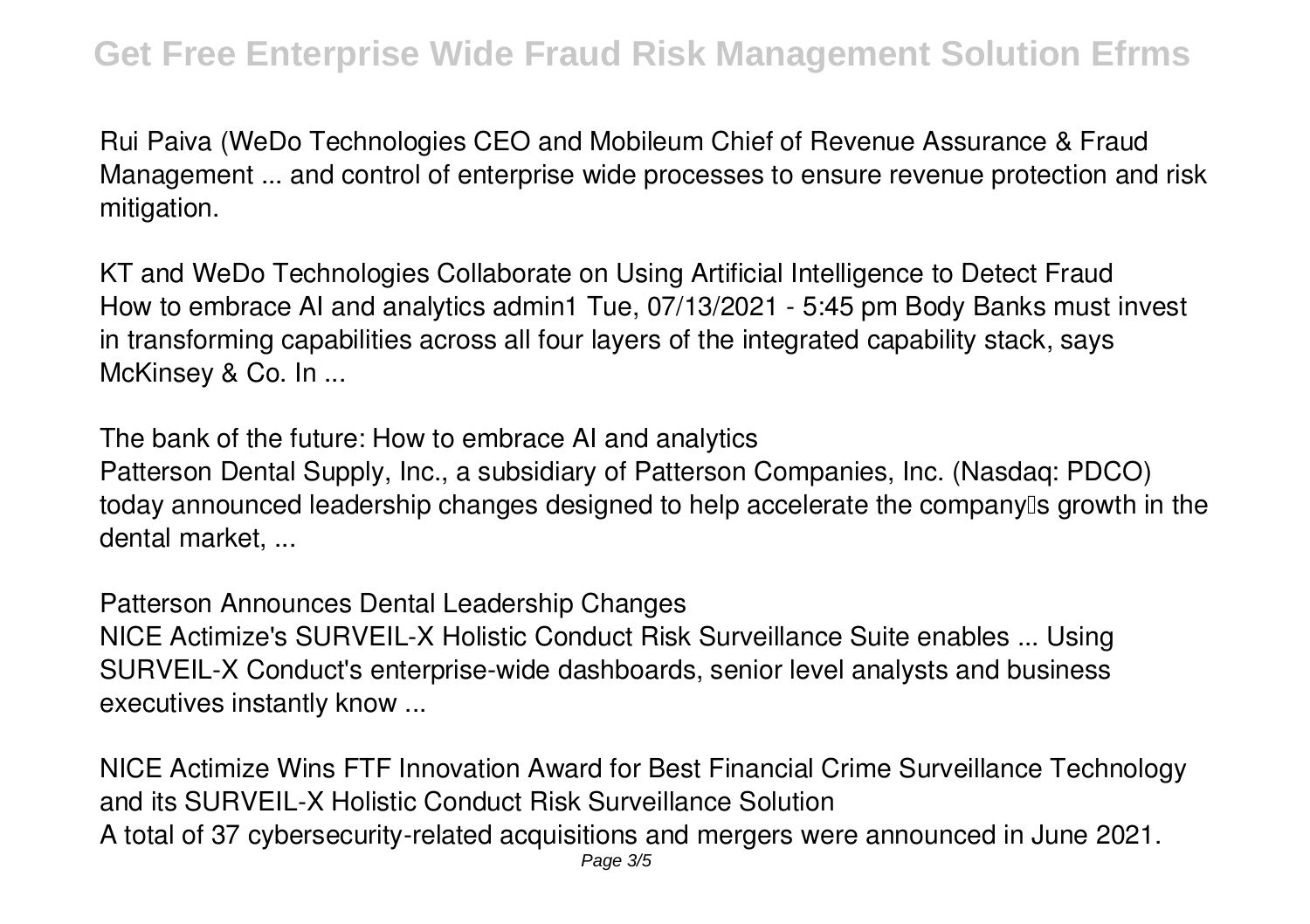June 1-6. Accenture Federal Services (AFS) acquires Novetta. Accenture Federal Services ( ...

**Cybersecurity M&A Roundup: 37 Deals Announced in June 2021** This can bring many benefits, such as helping the financial industry fight fraud ... account a wide range of factors. These include the customer<sup>®</sup>s personal financial goals, their risk tolerance ...

**Three Areas Of Impact For AI In Fintech**

Through this partnership, Sub-Saharan businesses will have access to one of the most innovative and comprehensive Enterprise Liquidity Management ... loss from fraud and financial risk, and ...

**Kyriba Expands Footprint in South African Countries with Digiata Partnership** In working with our customers, wellve seen credit card fraud, chargeback phishing and identity theft as common threats for retailers. Financial institutions were undoubtedly one of the hardest hit ...

## **2021 VIEW FROM THE TOP: Melissa**

Additionally, the platform breaks down barriers between data silos enabling deeper analysis and true risk detection ... automating the complete lifecycle management of data.

**NICE Actimize SURVEIL-X Named "Best Regulatory Alert Management Solution" in 2021** Page 4/5